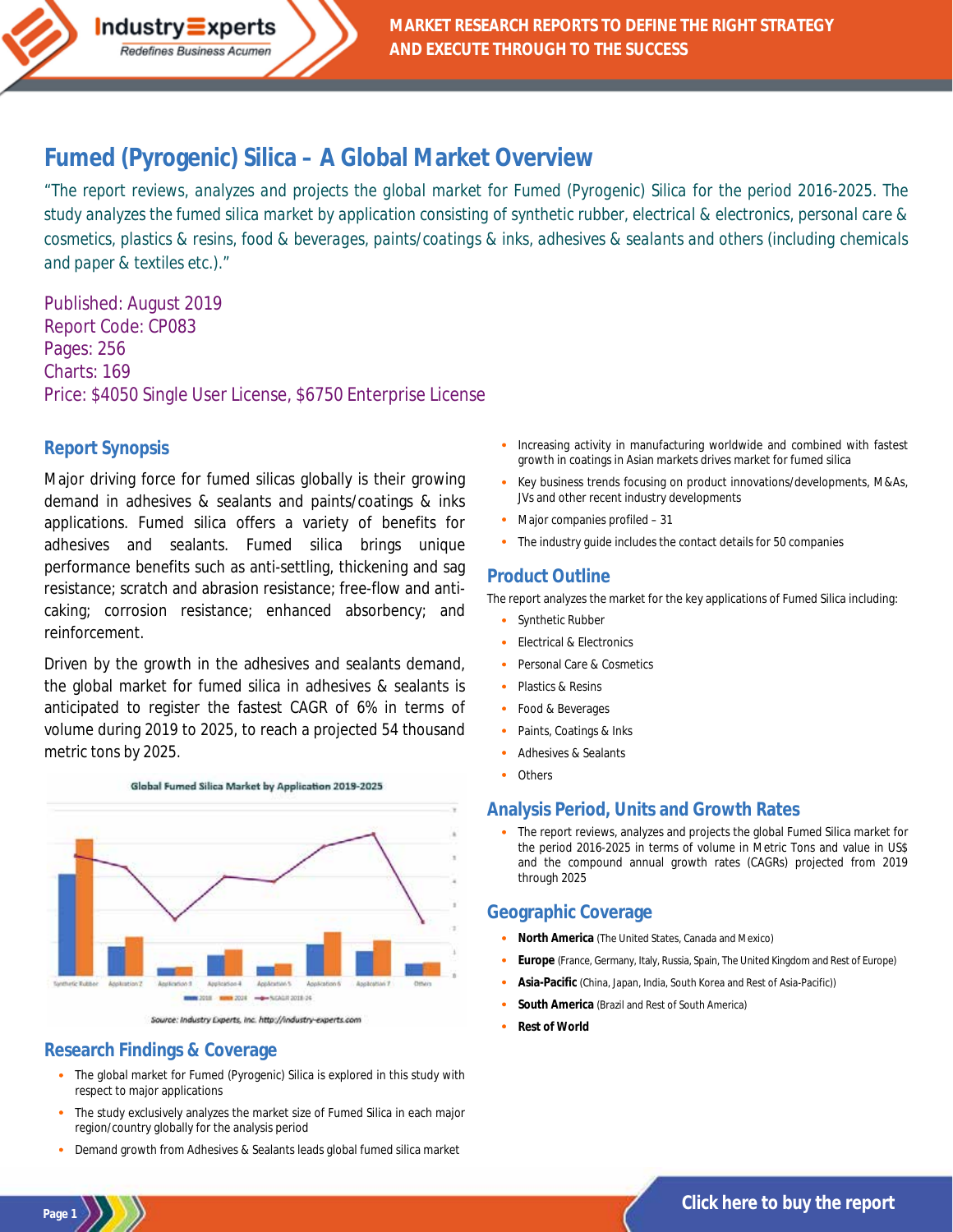

### **SAMPLE COMPANY PROFILE**

### **EVONIK INDUSTRIES AG (GERMANY)**

Rellinghauser Straße 1—11, 45128 Essen Phone: +49 201 177-01 Fax: +49 201 177-3475 Website: https://corporate.evonik.com

#### **Business Overview**

Established in 2007, Evonik Industries AG is a global leading specialty chemical company. The company's specialty chemicals operations are segmented into three business units: Nutrition & Care, Resource Efficiency, and Performance Materials. Evonik's Nutrition & Care segment produces a broad range of specialty chemicals for use in consumer goods for daily needs, and in animal nutrition and healthcare products. Resource Efficiency segment of Evonik produces high performance materials for environmentally friendly as well as energy-efficient systems to the automotive, paints & coatings, adhesives, construction, and several other industries. While, Evonik's Performance Materials segment is engaged in the production and supply of polymer materials and intermediates. Headquartered in Essen, Germany, Evonik employs over 36,000 people across 100 countries around the globe and operates production plants in 28 countries.

Evonik is the global leading producer of specialty silicas and its specialty silicas product range mainly consists of precipitated silicas and fumed silicas. Evonik markets its silica products under the brands: AEROSIL®, AEROXIDE®, SIPERNAT®, ULTRASIL®, ZEODENT®, SPHERILEXTM, ACEMATT®, ZEOFREE®, ZEOLEX® and HYDREX® among others. In 2017, Evonik has acquired the silica business "Huber Silica" from U.S.-based J.M. Huber Corp. Huber Silica business operates 6 precipitated silica production plants across the globe. Evonik also produces colloidal silicas, which are internally utilized by Evonik in the production of its nanosilica concentrates marketed under brand names NANOCRYL® and NANOPOX®. Evonik operates a colloidal silica plant in Portland, Ore, USA. This colloidal silica business was acquired by Evonik from Harris & Ford Silco, LLC in 2010. According to the company, Evonik has a worldwide capacity of about 600,000 metric tons of precipitated and fumed silicas and matting agents per annum.

### **Product Portfolio**

#### *AEROSIL® fumed silica*

Evonik operates eight AEROSIL® fumed silica production plants on three continents: 2 plants in the United States (Mobile and Waterford), 4 plants in Europe (Antwerp, Belgium; Rheinfelden, Germany; Leverkusen, Germany; and Roussillon, France) and 2 plants in Asia-Pacific (Yokkaichi, Japan; and Map Ta Phut, Thailand). Started production in 1942, Evonik offers both hydrophilic and hydrophobic AEROSIL® fumed silicas. Evonik also offers AEROXIDE® fumed metal oxides and mixed oxides based on AEROSIL® fumed silicas, AEROPERL® granulated fumed silicas, and AERODISP® fumed silica dispersions.

*…………………….more*

# **SAMPLE TABLE/CHART**

Glance at 2019 Global Fumed Silica Volume Market Share (%) by Geographic Region – North America, Europe, Asia-Pacific, South America and Rest of World



Asia-Pacific Fumed Silica Market Analysis (2016-2025) by Application – Synthetic Rubber, Electrical & Electronics, Personal Care & Cosmetics, Plastics & Resins, Food & Beverages, Paints, Coatings & Inks, Adhesives & Sealants and Others in USD Million



# **KEY PLAYERS PROFILED**

- Cabot Corporation
- Evonik Industries AG
- Henan Xunyu Chemical Co., Ltd
- Heraeus Quarzglas GmbH & Co. KG
- OCI Company Ltd.
- Tokuyama Corporation
- Wacker Chemie AG
- Zhejiang Sucon Silicone Co., Ltd

*…………………….more*

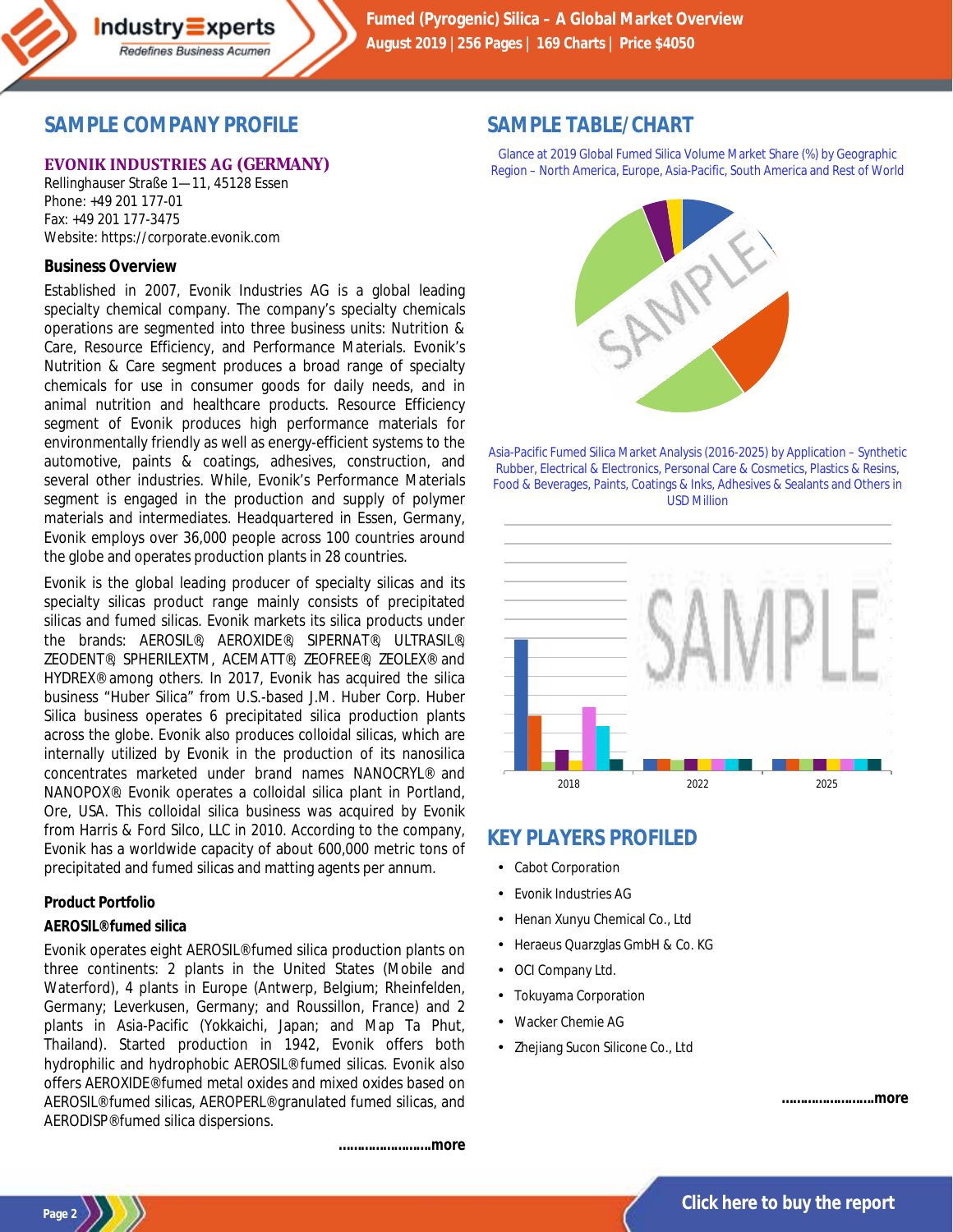**Fumed (Pyrogenic) Silica – A Global Market Overview August 2019 |256 Pages | 169 Charts | Price \$4050**

### **TABLE OF CONTENTS**

#### **PART A: GLOBAL MARKET PERSPECTIVE ........ 1**

| 1.1.1 Specialty Silicas or Synthetic Amorphous Silicas 6<br>1.1.1.1 Physical and Chemical Properties of Specialty Silicas. 6 |
|------------------------------------------------------------------------------------------------------------------------------|
|                                                                                                                              |
| 1.1.2 Manufacturing Processes for Specialty Silicas 8                                                                        |
|                                                                                                                              |
|                                                                                                                              |
|                                                                                                                              |
|                                                                                                                              |
|                                                                                                                              |
|                                                                                                                              |
| 1.1.3.1.3 Personal Care & Cosmetics  12                                                                                      |
|                                                                                                                              |
|                                                                                                                              |
|                                                                                                                              |
| 1.1.3.1.7 Paints, Coatings & Inks 13                                                                                         |
|                                                                                                                              |
|                                                                                                                              |
|                                                                                                                              |
|                                                                                                                              |
| Henan Xunyu Chemical Co., Ltd (China)26                                                                                      |
| Heraeus Quarzglas GmbH & Co. KG (Germany) 27                                                                                 |
|                                                                                                                              |
|                                                                                                                              |
|                                                                                                                              |
| Zhejiang Sucon Silicone Co., Ltd (China). 36                                                                                 |
| 3. KEY BUSINESS AND PRODUCT TRENDS 37                                                                                        |
| Indian based Bee Chems Introduces High Grade Fumed Silica37                                                                  |
| Evonik Commenced Production of Fumed Silica at New                                                                           |
|                                                                                                                              |
|                                                                                                                              |
| Wacker Launches Highly Hydrophobic Pyrogenic Silica for                                                                      |
| Evonik Innovates Novel Process to Produce Easy-To-                                                                           |
|                                                                                                                              |
| Expansion of Evonik's Capacities for Fumed Silica in                                                                         |
|                                                                                                                              |
| Evonik Forms Fumed Silica Joint Venture Evonik Wynca<br>(Zhenjiang) Silicon Material Co., Ltd. with Wynca in China38         |
| Plans to Broaden Wacker's Manufacturing and R&D                                                                              |
|                                                                                                                              |
| Cabot Corporation Breaks Ground on New Fumed Silica                                                                          |
|                                                                                                                              |
| Broadening of Evonik's Fumed Silica Production Capacities                                                                    |
| Cabot Corporation to Build New Fumed Silica Production                                                                       |
|                                                                                                                              |
| Wacker's Four Specialty Grades of HDK® Pyrogenic Silica                                                                      |
|                                                                                                                              |
| Structure Modified Hydrophilic Fumed Silica Enhances the<br>Anti-Fouling Performance in Cuprous Oxide-based Coatings 40      |
| Wacker Plans to Construct New Pyrogenic Silica                                                                               |
| Production Plant in Charleston, Tennessee 41                                                                                 |
| Wacker to Broaden Hydrophobic Silica Specialties Plant at                                                                    |
| Inauguration of Evonik's New Plant for Surface Modified                                                                      |
|                                                                                                                              |
| 4. GLOBAL MARKET OVERVIEW 42                                                                                                 |
| 4.1 Global Fumed Silica Market Overview by                                                                                   |
|                                                                                                                              |
| 4.1.1 Fumed Silica Application Market Overview by                                                                            |
|                                                                                                                              |
|                                                                                                                              |
|                                                                                                                              |
| 4.1.1.3 Personal Care & Cosmetics  55                                                                                        |

| <b>PART B: REGIONAL MARKET PERSPECTIVE 79</b>                |  |
|--------------------------------------------------------------|--|
| Global Fumed Silica Market Overview by Geographic Region. 79 |  |
| REGIONAL MARKET OVERVIEW83                                   |  |
|                                                              |  |
| 5.1 North American Fumed Silica Market Overview by           |  |
|                                                              |  |
| 5.2 North American Fumed Silica Market Overview by           |  |
|                                                              |  |
|                                                              |  |
| Applied Material Solutions, Inc. (United States) 92          |  |
|                                                              |  |
|                                                              |  |
| Wacker Polysilicon North America, LLC (United States) 102    |  |
| 5.4 Country-wise Analysis of North American Fumed            |  |
|                                                              |  |
|                                                              |  |
| 5.4.1.1 United States Fumed Silica Market Overview           |  |
|                                                              |  |
|                                                              |  |
| 5.4.2.1 Canadian Fumed Silica Market Overview by             |  |
|                                                              |  |
|                                                              |  |
| 5.4.3.1 Mexican Fumed Silica Market Overview by              |  |
|                                                              |  |
|                                                              |  |
| 6.1 European Fumed Silica Market Overview by                 |  |
|                                                              |  |
| 6.2 European Fumed Silica Market Overview by                 |  |
|                                                              |  |
|                                                              |  |
| Cabot Carbon Ltd. (United Kingdom)  127                      |  |
|                                                              |  |
| Heraeus Quarzglas GmbH & Co. KG (Germany) 133                |  |
|                                                              |  |
|                                                              |  |
| 6.4 Country-wise Analysis of European Fumed Silica           |  |
|                                                              |  |
| 6.4.1.1 French Fumed Silica Market Overview by               |  |
|                                                              |  |
|                                                              |  |
| 6.4.2.1 German Fumed Silica Market Overview by               |  |
|                                                              |  |
|                                                              |  |
| 6.4.3.1 Italian Fumed Silica Market Overview by              |  |
|                                                              |  |
|                                                              |  |
| 6.4.4.1 Russian Fumed Silica Market Overview by              |  |
|                                                              |  |
|                                                              |  |
| 6.4.5.1 Spanish Fumed Silica Market Overview by              |  |
|                                                              |  |
|                                                              |  |
| 6.4.6.1 United Kingdom Fumed Silica Market                   |  |
|                                                              |  |
|                                                              |  |
|                                                              |  |
| 6.4.7.1 Rest of Europe Fumed Silica Market Overview          |  |
|                                                              |  |

| 7.1 Asia-Pacific Fumed Silica Market Overview by              |  |
|---------------------------------------------------------------|--|
|                                                               |  |
| 7.2 Asia-Pacific Fumed Silica Market Overview by              |  |
|                                                               |  |
|                                                               |  |
|                                                               |  |
| Cabot Bluestar Chemical (Jiangxi) Co., Ltd. (China)  182      |  |
| Chifeng Shengsen Silicon Technology Development Co.,          |  |
|                                                               |  |
| China Silicon Corporation Ltd. (China)  183                   |  |
| China-Henan Huamei Industrial Co., Ltd. (China) 184           |  |
| Dalian Fuchang Chemical Co., Ltd. (China) 185                 |  |
| Henan Xunyu Chemical Co., Ltd. (China) 187                    |  |
| lota Silicone Oil (Anhui) Co., Ltd. (China)  188              |  |
| Jiangxi Blackcat Carbon Black Co., Ltd. (China)  190          |  |
|                                                               |  |
| Power Chemical Corporation Ltd. (SiSiB Silicones) (China) 193 |  |
|                                                               |  |
| Wacker Chemicals (Zhangjiagang) Co., Ltd. (China)  197        |  |
| Yichang CSG Polysilicon Co., Ltd. (China)  197                |  |
| Zhejiang Fushite Group Co., Ltd (China) 198                   |  |
| Zhejiang Sucon Silicone Co., Ltd. (China)  201                |  |
| 7.4 Country-wise Analysis of Asia-Pacific Fumed Silica        |  |
|                                                               |  |
|                                                               |  |
| 7.4.1.1 Chinese Fumed Silica Market Overview by               |  |
|                                                               |  |
|                                                               |  |
| 7.4.2.1 Indian Fumed Silica Market Overview by                |  |
|                                                               |  |
|                                                               |  |
| 7.4.3.1 Japanese Fumed Silica Market Overview by              |  |
|                                                               |  |
|                                                               |  |
| 7.4.4.1 South Korean Fumed Silica Market Overview             |  |
|                                                               |  |
|                                                               |  |
| 7.4.5.1 Rest of Asia-Pacific Fumed Silica Market              |  |
|                                                               |  |
|                                                               |  |
| 8.1 South American Fumed Silica Market Overview by            |  |
|                                                               |  |
| 8.2 South American Fumed Silica Market Overview by            |  |
|                                                               |  |
|                                                               |  |
| 8.3 Country-wise Analysis of South American Fumed             |  |
|                                                               |  |
| 8.3.1.1 Brazilian Fumed Silica Market Overview by             |  |
|                                                               |  |
|                                                               |  |
| 8.3.2.1 Rest of South America Fumed Silica Market             |  |
|                                                               |  |
|                                                               |  |
|                                                               |  |
| 9.1 Rest of World Fumed Silica Market Overview by             |  |
| 9.2 SE Kalush Test Experimental Plant of Surface              |  |
| Chemistry - A Major Market Player 251                         |  |
|                                                               |  |
| PART C: GUIDE TO THE INDUSTRY252                              |  |
|                                                               |  |
| 1. RESEARCH METHODOLOGY  255                                  |  |
|                                                               |  |